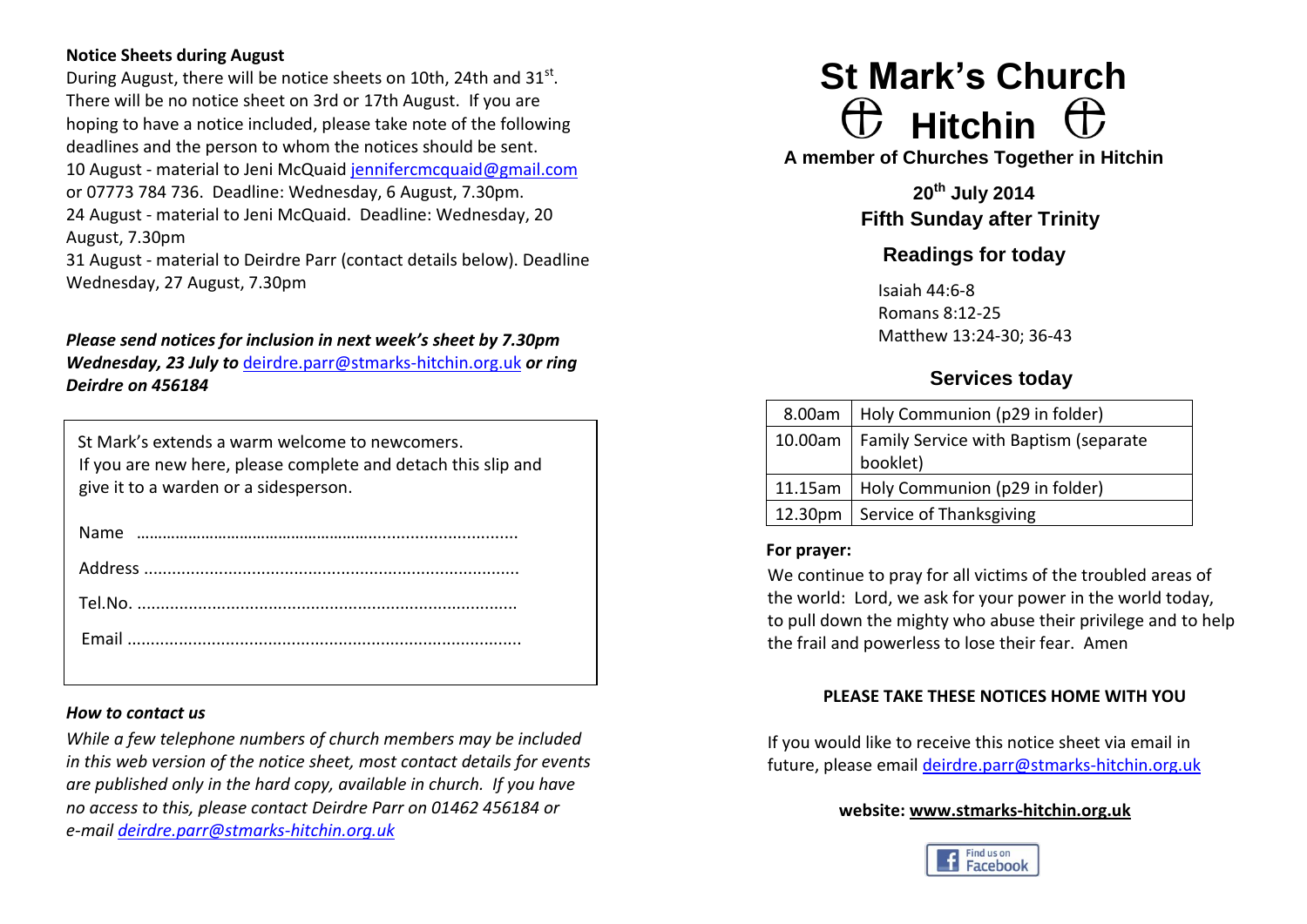#### **Hymns for 10.00am**

| See separate booklet |
|----------------------|
|                      |

**Diary for the week**

| Wed 23 July | 9.15am   Morning Prayer |
|-------------|-------------------------|
| Fri 25 July | 12.30pm   Church Lunch  |

#### **Next Sunday 27 July – Sixth Sunday after Trinity**

| 8.00am             | <b>Holy Communion</b>  |
|--------------------|------------------------|
| 10.00am            | <b>Holy Communion</b>  |
| 3.00 <sub>pm</sub> | <b>Baptism Service</b> |

#### **Notices**

#### **Foodbank Donations**

Next Sunday, we will be doing our monthly collection of contributions to the Foodbank. No specific requests this month. Anything from the usual list on the notice board would be welcome.

# **Monthly Church Lunch: Friday 25 July at 12.30pm**

It would be lovely to see you at the July St Mark's lunch. The cost is £5 and for that you get soup, main course and a pudding! Lifts are available if needed. If you'd like to come along, please sign the sheet at the back of church or let Jane know on 01462 434686 or [jane@stmarks-hitchin.org.uk](mailto:jane@stmarks-hitchin.org.uk)

# **Sunday School Lite**

From next Sunday, 27 July, we will be running 'Sunday School Lite' throughout the school summer holidays. During this time, everyone starts the service in church with the children being invited to go into the Vicarage garden (hall, if wet) for some games, led by some of our Sunday School leaders, during the sermon and intercessions, then rejoining the service at the Peace. The parts of the service for which the children are present, are shortened. Sunday School Lite will run until 7th September when Sunday School, Pathfinders and Travellers will re-start.

#### **Team Service: 3 August, 10.00am in The Priory Park**

On 3 August we will be holding our annual Team Service when all the churches in the Team come together for a morning service. This year, with the return of the Rhythms of the World Festival, our Team Service returns to The Priory and will be in a big top in the centre of the festival. It will be a communion service, with a children's activity during the middle part of the service. On that Sunday there will be no services in St Mark's, but we hope you'll be able to join us at The Priory.

#### **Welcomers needed for the Team Service**

We need two volunteers for the role of sidesperson at the parish service (see notice above). Whoever volunteers will need to be able to be there by 9:30 and to stay to help tidy up. If you are able to help in this way, please contact Louise Wills.

# **Volunteer(s) needed for Christmas Tree decorating!**

Although Christmas is far from everyone's mind at the moment, we need to know very soon whether we are in a position to enter a tree in this year's Christmas Tree Festival at Holy Saviour Church on 12 to 14 December. At the moment we don't have any tree decorators. If this is something you would like to do, please speak to Jane (01462 434686 or [jane@stmarks-hitchin.org.uk\)](mailto:jane@stmarks-hitchin.org.uk).

#### **Remembering World War 1: A Day of Reflection**

This event, organized by Churches Together in Hitchin, will take place in Christchurch from 9am to 6pm on Monday 4 August, the actual date on which the war began. The emphasis will be on quiet thoughtfulness and prayer, with words or music led by members of the different churches in Hitchin on the hour, every hour. All are welcome to drop in at any time during the day and stay as short or as long a time as feels right. Further details from John Richardson [johnrichardson891@btinternet.com](file:///C:/Users/Andrew/Documents/Church/Communications/Notice%20sheet%20proof%20read/2014/June/johnrichardson891@btinternet.com)